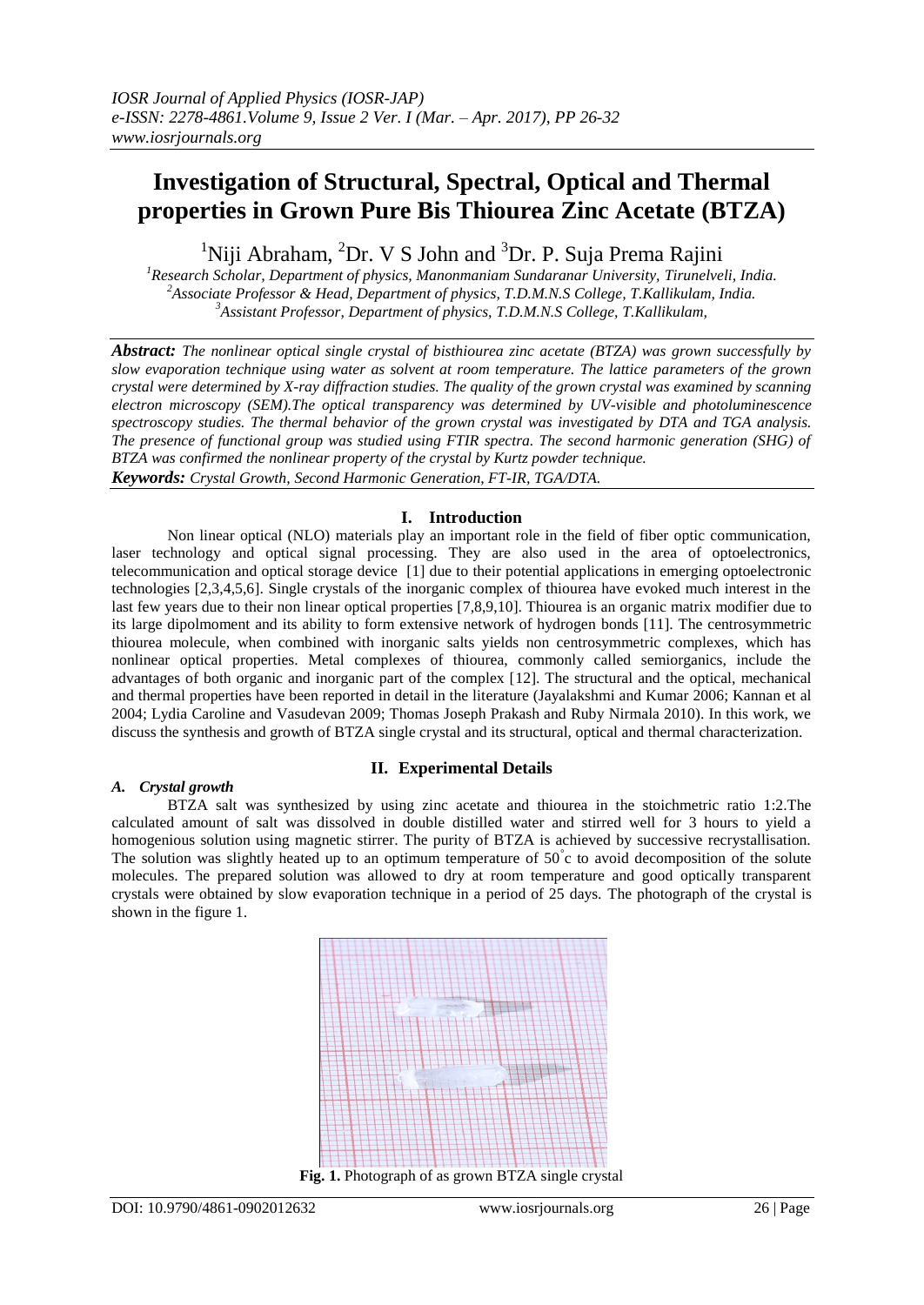#### *B. Single XRD*

#### **III. Results And Discussion**

Single XRD is a non destructive analytical technique which provides detailed information about the internal lattice of crystalline substances, including unit cell dimensions and bond length. Single crystal XRD studies were carried out using Bruker Kappa Apex II diffractometer. The single XRD analysis shows that the crystal belongs to monoclinic system with space group P<sub>21</sub>/n. The unit cell dimensions are a = 7.1270 A $\degree$ , b = 17.7232 A°,c = 11.1827 A°,α==90°,β=103.096°,γ=90°.The PLATON diagram of as grown BTZA single crystal is shown in figure 2.



**Fig. 2.** The PLATON diagram of BTZA

| rasic 1. Crystanographic parameters |                               |  |  |
|-------------------------------------|-------------------------------|--|--|
| Chemical formula                    | Zn (NH2CSNH2)2(CH3COO)2       |  |  |
| <b>Cell Parameters</b>              | $a = 7.1270 A^{\circ}$        |  |  |
|                                     | $b = 17.7232 A^{\circ}$       |  |  |
|                                     | $c = 11.1827 A^{\circ}$       |  |  |
| Volume                              | 1375.79 $(12)$ A <sup>3</sup> |  |  |
| Molecular Weight                    | 335.7                         |  |  |
| System                              | Monoclinic                    |  |  |
| Space group                         | P21/n                         |  |  |
|                                     |                               |  |  |

# **Table 1.** Crystallographic parameters

#### *C. Powder XRD*

Powder XRD provides most definite structural information. The structural characteristics were done by X-ray powder diffraction method, using Bruker D8 Advance X-ray diffractometer with Cu-Kα radiation ( $\lambda$ =1.5406 Å, X-ray tube voltage = 40 kV and current = 35 mA). The scan was taken in the 20 range from 0 - $80^0$  at increments of  $0.02^\circ$  with a step time of 65.5 s. The powder x ray diffraction results are shown in the figure 3.



**Fig. 3.** Powder X-ray diffraction pattern of BTZA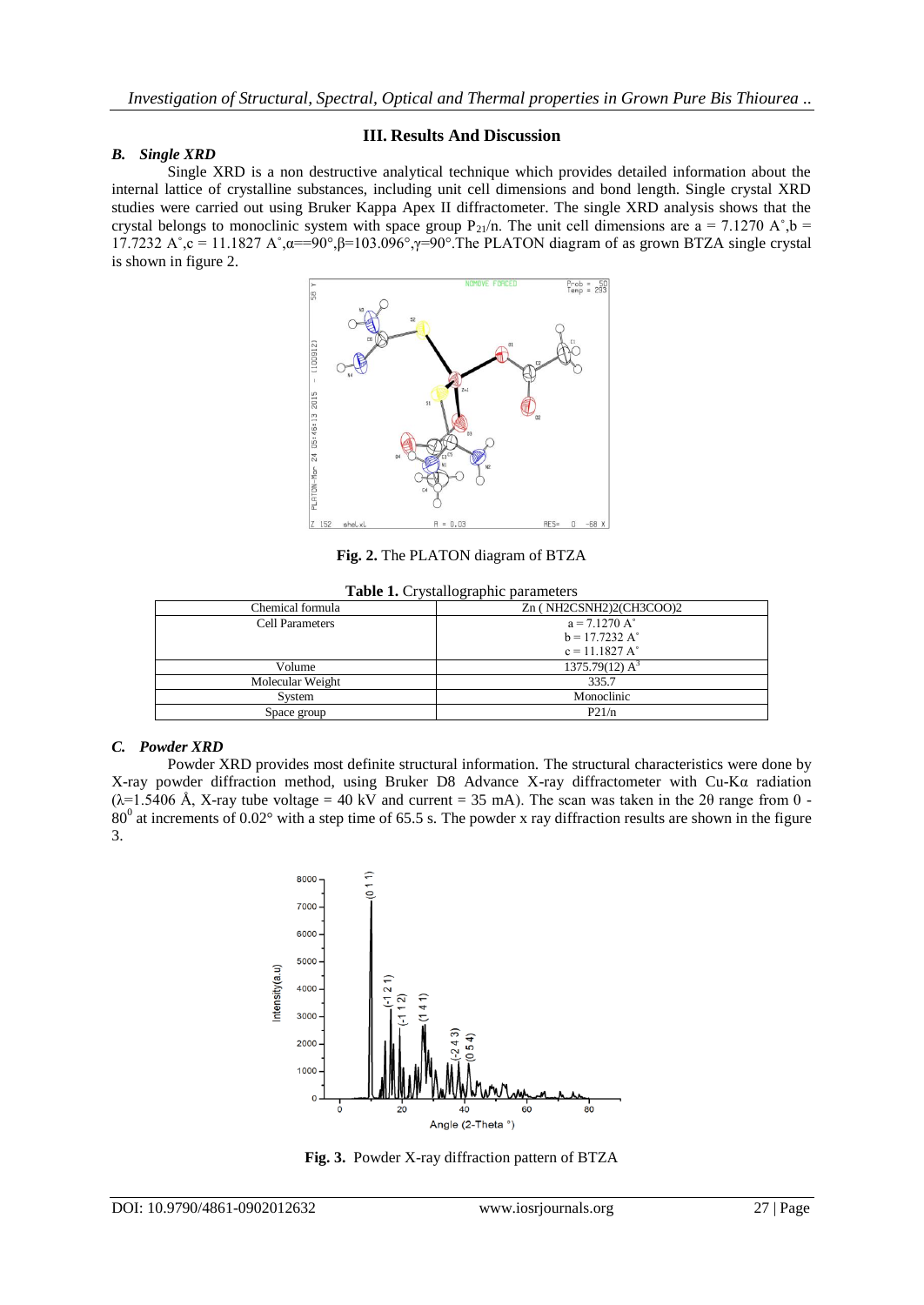# *D. Scanning electron microscopy*

The surface morphology of samples were analyzed with a scanning electron microscope JEOL MODEL JSM-6390LV, operating at 20 kV. The SEM photographs are shown in figure 4. SEM images shows the pebble like structure of the crystal which is due to the surface roughness [21]



**Fig. 4.** SEM images of BTZA crystal

# *E. U V –Vis Spectroscopy*

The optical absorbance was recorded from uv visible in the wavelength range of 200-1200 nm using UV–Visible spectrophotometer (Varian, Cary 5000). The thickness of the sample used for measurement was 2mm.The recorded spectra is shown in the figure 5. The absorbance was reduced drastically between the wavelength of 360 nm and 1200nm offering wide transmission range. The wide range of transparency of grown crystal is an added advantage in the field of optoelectronic application [16].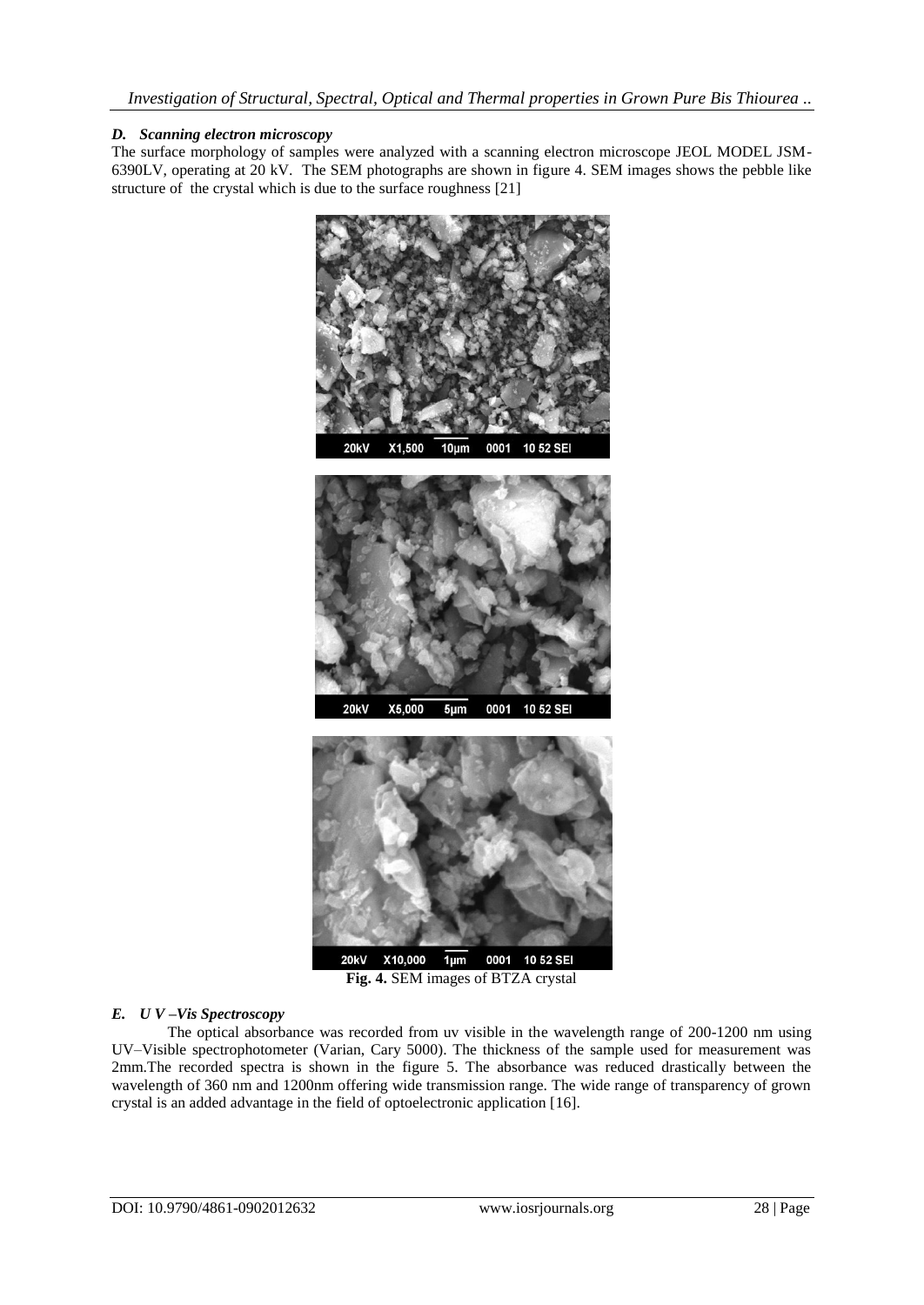

**Fig. 6.**  $(ahv)^2$  versus photon energy (hv) of BTZA

The optical bandgap ( $E_g$ ) can be evaluated from the transmission spectra [13] using the relation  $\alpha$ hv = A (hv-Eg)<sup>1/2</sup>, where A is a constant,  $E_g$  the optical band gap ,h the Planck's constant. The optical band gap of BTZA crystal is found to be 4.3eV and is shown in the figure 6. The lower absorption and high optical band gap is most desirable for UV tunable laser materials [13].

#### *F. Photoluminescence Studies*

The photoluminescence (PL) spectrum of the sample was recorded by fluorescence spectrometer, Perkin Elmer-LS 55, using an excitation wavelength of 275 nm is shown in the figure 7. The high energy violet emission was observed at 436nm corresponding to an energy of 2.84 eV.



**Fig. 7.** Photoluminescence spectrum of BTZA

The two blue emissions were observed at 465 nm(2.66 eV) and 479 nm (2.58 eV) which is suitable for photonic device applications. Peaks in the visible region can be assigned to lattice related processes [23].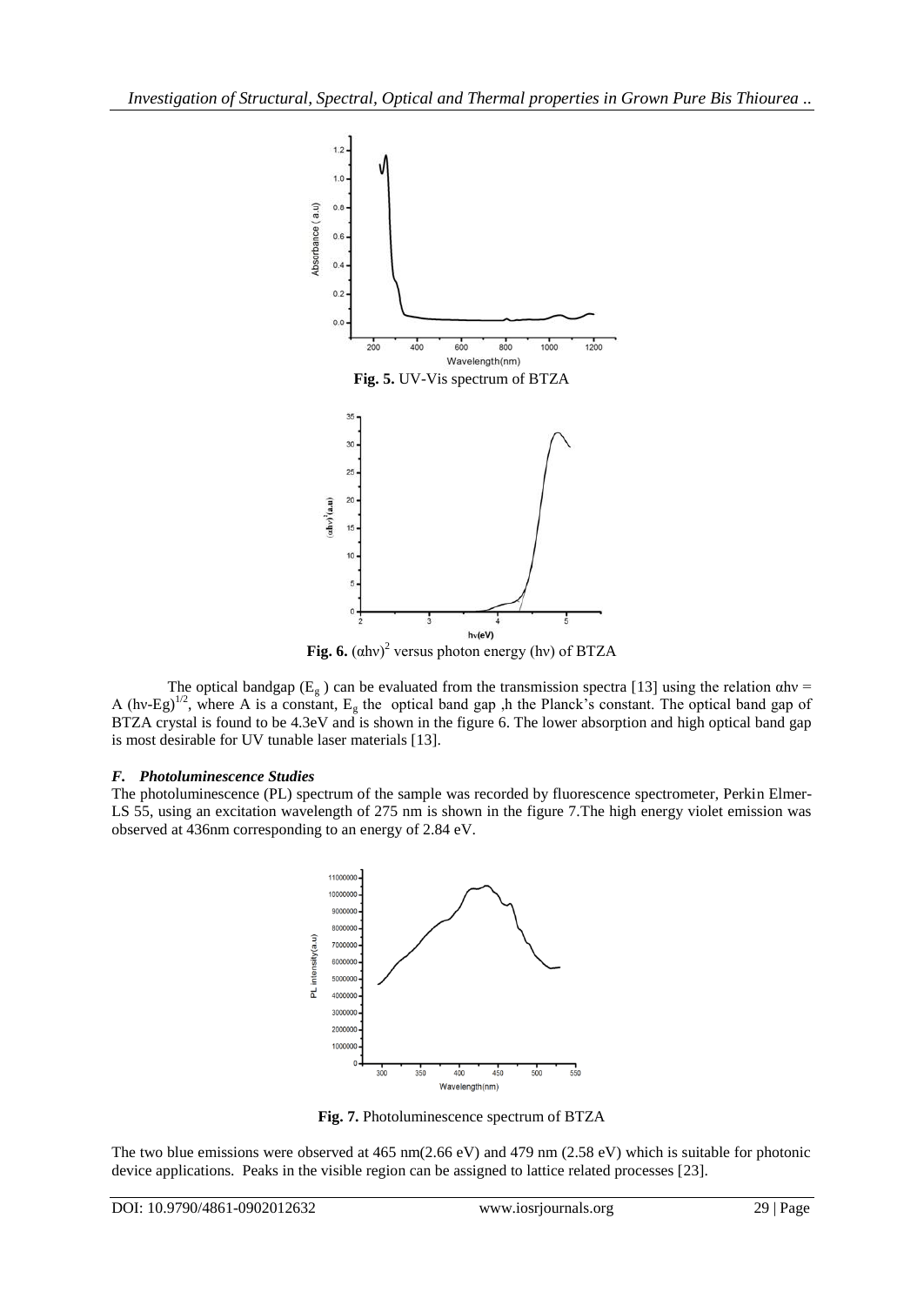### *G. Thermal studies*

Thermal behavior of the sample was analyzed by thermo gravimetric analyzer (TGA) and differential thermal analyzer (DTA) using Perkin Elmer STA 6000, heating from ambient to 700 ° C at a rate 10 °C/min is recorded and shown in the figure 8. There is no weight loss below 150°C due to the absence of water in the crystal structure. The weight loss of about 57 % takes place in the region  $187^{\circ}$ C to  $280^{\circ}$ C. The weight loss may be due to decomposition of the compound and organic compound evaporation. In DTA curve there is an endothermic peak at 187.48<sup>o</sup>C, which is the melting point of the specimen. No decomposition up to the melting point ensures the suitability of the material for the application in lasers where the crystals are required to withstand high temperature. The analysis also shows that BTZA is thermally stable up to  $150^{\circ}$ C; hence it is suitable for NLO applications.



**Fig. 8.** TG/DTA/DSC curves of BTZA

# *H. NLO studies*

The non linear optical property of the grown crystal was determined using Kurtz and Perry method. A high intensity Q-switched mode locked Nd-YAG laser was used to generate about 1.13 mJ/pulse at the 1064 nm fundamental radiation. The input laser beam with pulse duration 10 ns and frequency repetition 10 Hz is passed through the micro crystalline powdered sample packed in a capillary tube. The efficiency of the sample was compared with the micro crystalline powder of KDP as the reference material. The bride green emission (532 nm) from the specimen was collected a photomultiplier tube and finally measured on the storage oscilloscope (CRO) as output voltage. The output from the SHG test confirms the non linear nature of the crystal.

# *I. FTIR*

Fourier transform infrared (FTIR) spectra of the samples were recorded by FTIR spectrophotometer (Thermo Nicolet, Avatar 370) in the range 4000 to 400cm<sup>-1</sup> by KBr pellet technique [22]. The recorded FT-IR spectra of undoped BTZA is provided in figure 9.

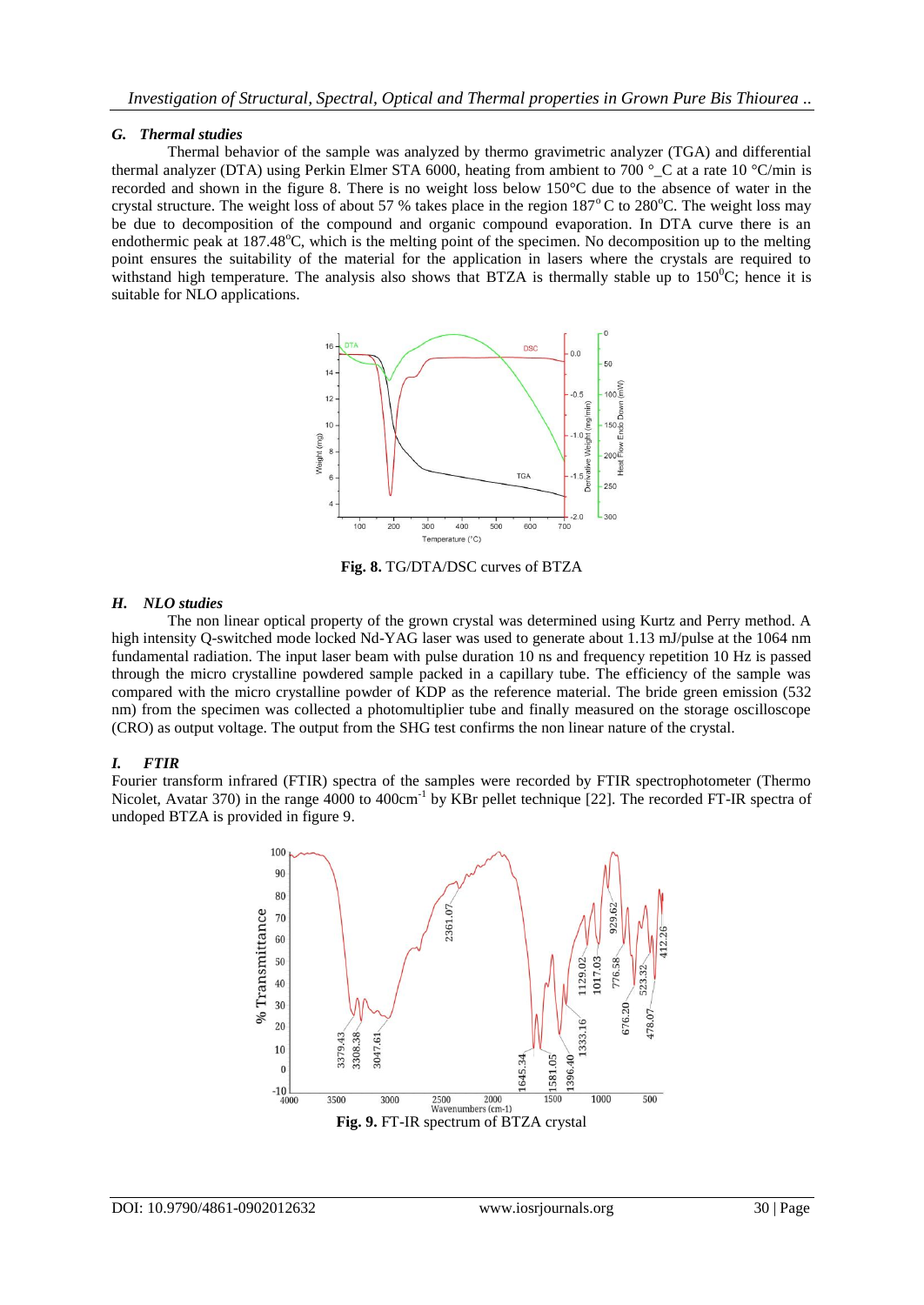### *Investigation of Structural, Spectral, Optical and Thermal properties in Grown Pure Bis Thiourea ..*

In BTZA, Zinc can coordinate with thiourea in two possible ways that is through nitrogen or through sulphur of thiourea [14]. The high frequency N-H absorption bands in the region 3100-3400cm<sup>-1</sup> in the spectrum of thiourea were not shifted to lower frequencies on the formation of metal thiourea complex indicating that nitrogen to zinc bonds are absent and that bonding must be between sulphur and zinc atoms [15]. The S-C-N bending vibrations at 494 cm<sup>-1</sup> of thiourea shifted to lower frequency 478 cm<sup>-1</sup>. The symmetric and asymmetric C=S stretching vibrations at 730 and 1417 cm<sup>-1</sup> of thiourea are shifted to low frequency region at 676 and 1396 cm<sup>-1</sup> in BTZA respectively which confirms the formation of metal sulphur coordination bond [19]. C=S stretching vibration at 1089 cm<sup>-1</sup> is shifted to higher frequency 1129 cm<sup>-1</sup>. This shows that binding of zinc with thiourea is through sulphur [20]. It can be seen from Table 2.

| <b>Table 2.</b> FIIR Data Comparison of <b>DIZA</b> with unotical |                            |                              |
|-------------------------------------------------------------------|----------------------------|------------------------------|
| Thiourea(cm-1)                                                    | $BTZA$ (cm <sup>-1</sup> ) | Assignment                   |
| 494                                                               | 478                        | S-C-N symmetric bending      |
| 730                                                               | 676                        | $C = S$ symmetric stretching |
| 1089                                                              | 1129                       | $C=S$ asymmetric stretching  |
| 1417                                                              | 1396                       | $C=S$ asymmetric stretching  |
| 1627                                                              | 1645                       | $NH2$ bending                |

**Table 2.** FTIR Data Comparison of BTZA with thiourea

The observed bands of BTZA with their vibrational assignments have been tabulated in Table 3 along with the reported values of BTZA for comparison.

| $BTZA$ cm <sup>-1</sup> (reported[17]) | $BTZA$ cm <sup>-1</sup> | Assignment                    |
|----------------------------------------|-------------------------|-------------------------------|
| 487                                    | 478                     | S-C-N symmetric bending       |
|                                        | 776                     | $C = S$ symmetric stretching  |
| 1135                                   | 1129                    | $C = S$ symmetric stretching  |
| 1403                                   | 1396                    | $C = S$ asymmetric stretching |
| 1582                                   | 1581                    | $NH2$ bending                 |
| 3375                                   | 3379                    | $NH2$ stretching              |

**Table 3.** Single crystal data of pure BTZA crystals

#### **IV. Conclusion**

Good quality single crystal of BTZA was grown by slow evaporation technique under room temperature. Grown crystals were characterized by XRD and confirmed that the crystal belongs to monoclinic system with space group  $P_{21}/n$  . Optical transmission study confirms the quality of the crystals for NLO application. The optical band gap was found to be 4.3eV. The photoluminescence studies confirms the quality of the crystals for photonic device applications. TGA and DTA analysis has revealed that BTZA is stable up to 150<sup>o</sup>C, after that it undergoes a physical transformation associated with mass changes. The functional groups were verified using FTIR analysis. SHG conversion efficiency makes the crystal a latent material for NLO application.

#### **Acknowledgements**

The authors thank the authorities of Sophisticated Test and Instrumentation Centre (STIC) in the Cochin University of Science and Technology, Kochi for providing instrumental facility for characterization. The authors are also grateful to Prof P.K Das, IISC Bangalore for extending the facilities to measure SHG efficiency.

#### **References**

- [1]. Prasad P. N and Williams D. J., Introduction to Nonlinear Optical Effects in Molecules and polymers, Wiley Interscience, New York, 1991.
- [2]. Iwai M, Kobayashi T, Furya H, Mori Y and Sasaki T, Jpn.J.Appl.Phys., 36(1997)1.276.
- [3]. Ledoux L synth, Metal 54(1993)123.
- [4]. Marey H.O, Warren L.F, Webb M.S, Ebbers C.A, Velsko S.P, Kennedy G.C and Catella G.C, Applied Opts.31 (1992)5051.
- [5]. Wang X.Q, Xu D, Yuan D.R, Tian Y.P, Yu W.T, Sun S.Y, Yang Z.H, Fang Q, Lu M.K, Yan Y.X, Meng F.Q, Guo S.Y, Zhang G.H and Jiang M.H, Mater.Res.Bull.34 (199), 2003.
- [6]. Yuan D.R, Xu D, Zhang N, Liu M.G and Jiang Chin M.H, Phys.Lett.13 (1996)841.
- [7]. M.H.Jiang, D.Xu, G.C Xing and Z.S shao, Synth.Cryst 3-4 (1985) 1.
- [8]. W.B.Hou, M. H Jiang, D.R.Yuan, D.R.Yuan, D.Xu, N.Zhang, M.G.Liu, and X.T.Tau, Mater.Res.Bull.28 (1993) 645. [9]. S.G.Bhat and S.M.Dharmaprakash, J.Cryst.Growth 81(1997) 390.
- S.G.Bhat and S.M.Dharmaprakash, J.Cryst.Growth 81(1997) 390.
- [10]. W.B .Hou, D.Xu, D.R.Yuan and M.G.Liu, Cryst.Res.Technol.29 (1994)939. [11]. K. H Hellwege and A. M Hellwedge (Eds.), Landolt Bornstein Database.
- K. H Hellwege and A. M Hellwedge(Eds), Landolt Bornstein Database. Diamagnetic Molecules. Group II- 14a. Molecules and Radicals,Springer-Verlag(1982), pp.584.
- [12]. S,Annie Roshan,C. Joseph and M.A Ittachen, Mater.Lett.49,299(2001).
- [13]. Vivek P and Murugakoothan P. Opt Laser Technol 2013;49:288-95.
- [14]. Swaminathan K, Irving H.M.N.H and Inorg J, Nucl. Chem.26 (1964)1291.
- [15]. Nakamoto K, IR Spectra of Inorganic and Co-ordination Compounds. IIEd, Wiley, New York, 1978.
- [16]. Bairava Ganesh R, Kannan V, Sathyalakshmi R and Ramasamy P., Mater. Lett. 61(2007) 706.